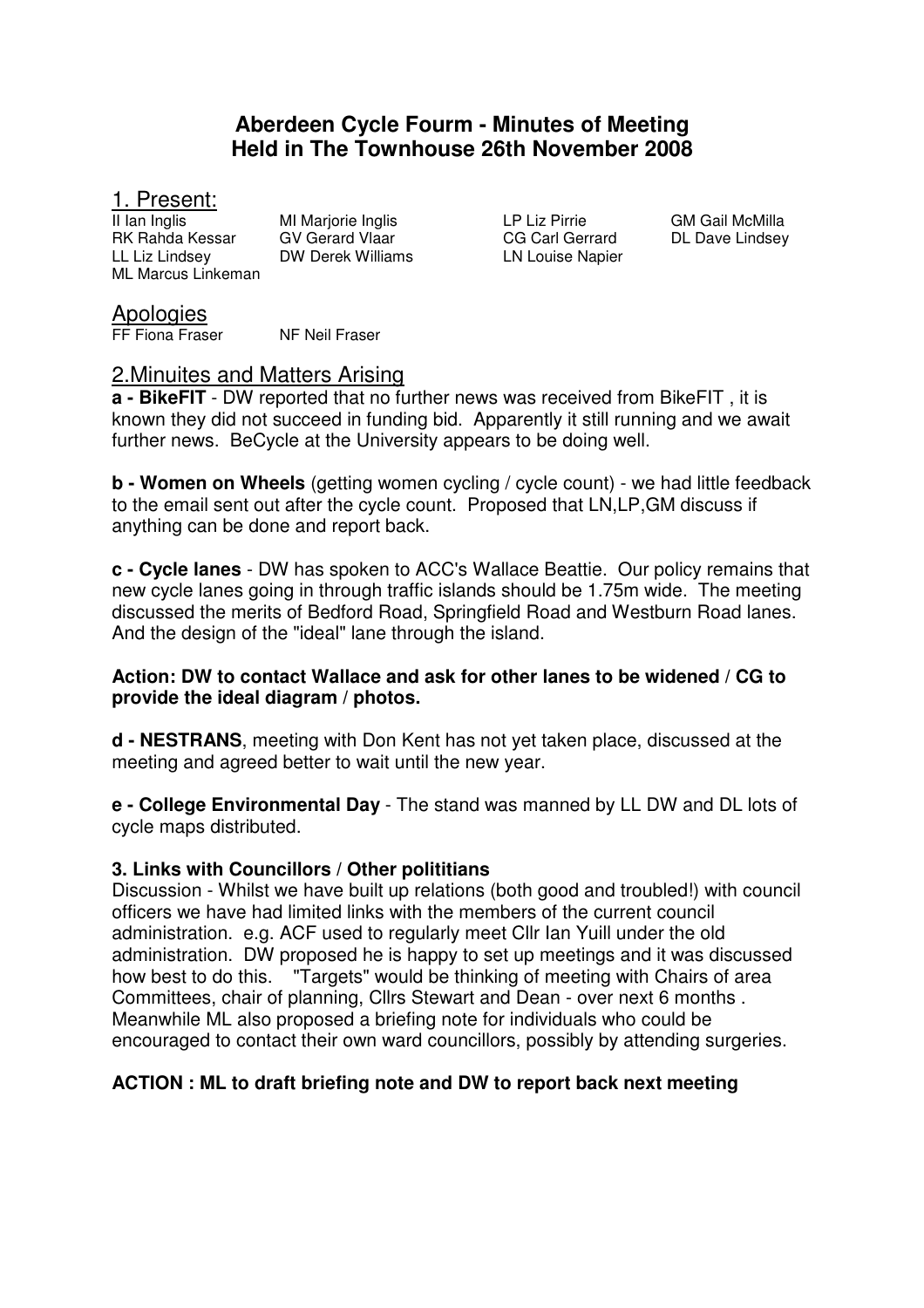#### **4. Roads Matters**

South College Street - Meeting with ACC Roads Engineers, a number of members attended a meeting with Tom Rogers (TR), Graeme McKenzie(GM) and Bruce MacFarlane (BM). II summarised:

The current design is far from cycle friendly - our concerns from the original stakeholder wokshop in 2007 seem to have been largely ignored. Also we would not have had any further contact with Roads engineers had DW not had a chance phone call with TR.

- TR is designing within a number of constraints particulary "maximise traffic flow" - these are set at a council policy level (and are not aligned with the Local Transport Strategy or Scottish Government Policies) e.g. the removal of pavement and no road space for cycling facilities to allow more lanes for traffic.
- Salvaging what we can get from the South College St further meeting is planned with TR,GM et al to go over detailed design **ACTION: CG to Confirm and arrange in December. II,LP,DL,RK and ML are all possibles - if numbers too high priority to go to those who were at original meeting**
- How did we not know? **ACTION : DW to write to Joanna Murray over how the "consultation" process worked. Action: CG to find out from TR about the "North section" of Berryden**
- **LN's trainees are putting together a paper identifying bigger planning projects. LN to share paper with ACF.**

During the meeting TR also commended that *the reporter* (i.e. the Scottish Government "inspector" not a journalist) had been very damming of the on-road cycle provision on the 3rd Don crossing. DW now has a copy of the reporters report in relation to this. **ACTION : DW to circulate to those present**

#### **5. Spokes £20million for cycling in Scotland Campaign**

This had been circulated to the main ACF list ahead of the meeting, see: http://www.aberdeencycleforum.org.uk/index.php?pf=news.php&nid=70

CG and GV have written and had a response from Nicol Stephen MSP (who replies to emails with letters!). Agreed we should be supporting SPOKES - all encourgaed to write -

#### **6.Year End Review**

DW presented summary of current live activities - see appendix 1

LN provided update on NCN Route 1 which was proving extremely difficult for finding a way through the City Centre due to the current works, and via Maryculter Bridge as the AWPR would effect both the alignment, and works that took place, for the route.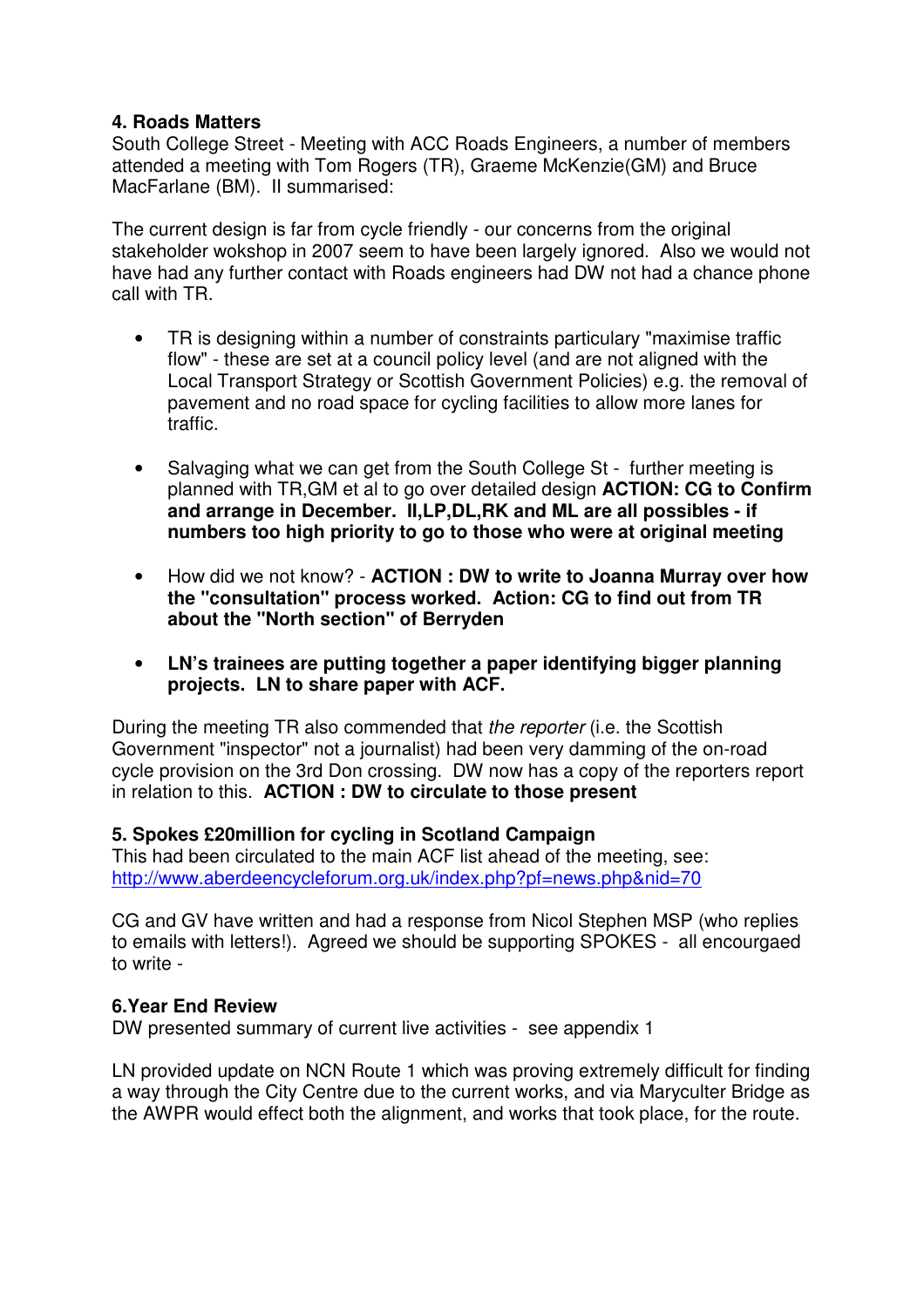# **7. Young Citizens Panel in Aberdeen/ Transport**

CG reported the Young Citizens Panel (along similar lines of other City Panels) had recently produced a "manifesto" including a cycling section. They highlighted issues of transport particularly price of public transport, and lack of ability of cycling within the city.

LP has been involved with trying to start cycle training at Airyhall schools / Hazelhead Academy. Problems clearly exist with differences across all primary schools as well as change from primary to secondary school.

# **8. ACF Awards**

Discussed and decided we will do this for 2008 - as it generates some good publicity at little cost and does allow the recognition of those who have contributed to cycling in Aberdeen - General workings of the scheme will be:

- 1 Only one category, this could be scheme, person, workplace, etc etc.
- 2 Email to main ACF list asking for nominations
- 3 We pick a short list and then set up a web vote.
- 4 Winner gets a certificate and we get a press release out of it...
- 5 Voting this year, presentation early in January.

ACTION: DW to write the necessary text / CG to do web / other.

# **9. AOB**

**a - LOAF** (Local Outdoor Access Forum, a statutory a body with 16 members) After three years service GV has stood down as local cycling rep.

All thanked GV for his contribution to the Access Forum over the past 3 years. There is still a need for cyclists on the LOAF the rep needs to come from a representative body i.e. ACF CTC etc.

ACTION : DW to liaise with Sheila Rusbridge (CTC) and Rachel Sharp (ACC) for a new representative.

**Anderson Drive and Bride of Don Cycle route** - LN's trainees have now come up with a number of options for this and want to speak to some cyclists to test them out. MI,DW,DL and GV are all available. **ACTION : LN to organise.** 

**Website** - CG reported in the last week there have been a number of "cyber attacks" on the website, mainly trying to use the various sign up forms (e.g. for the mailing list) to send SPAM mail. These have not been successful however they have caused issues to the server. The website remains up and running however the email list sign up form is currently disabled, CG hopes to reinstate a more secure version within a week.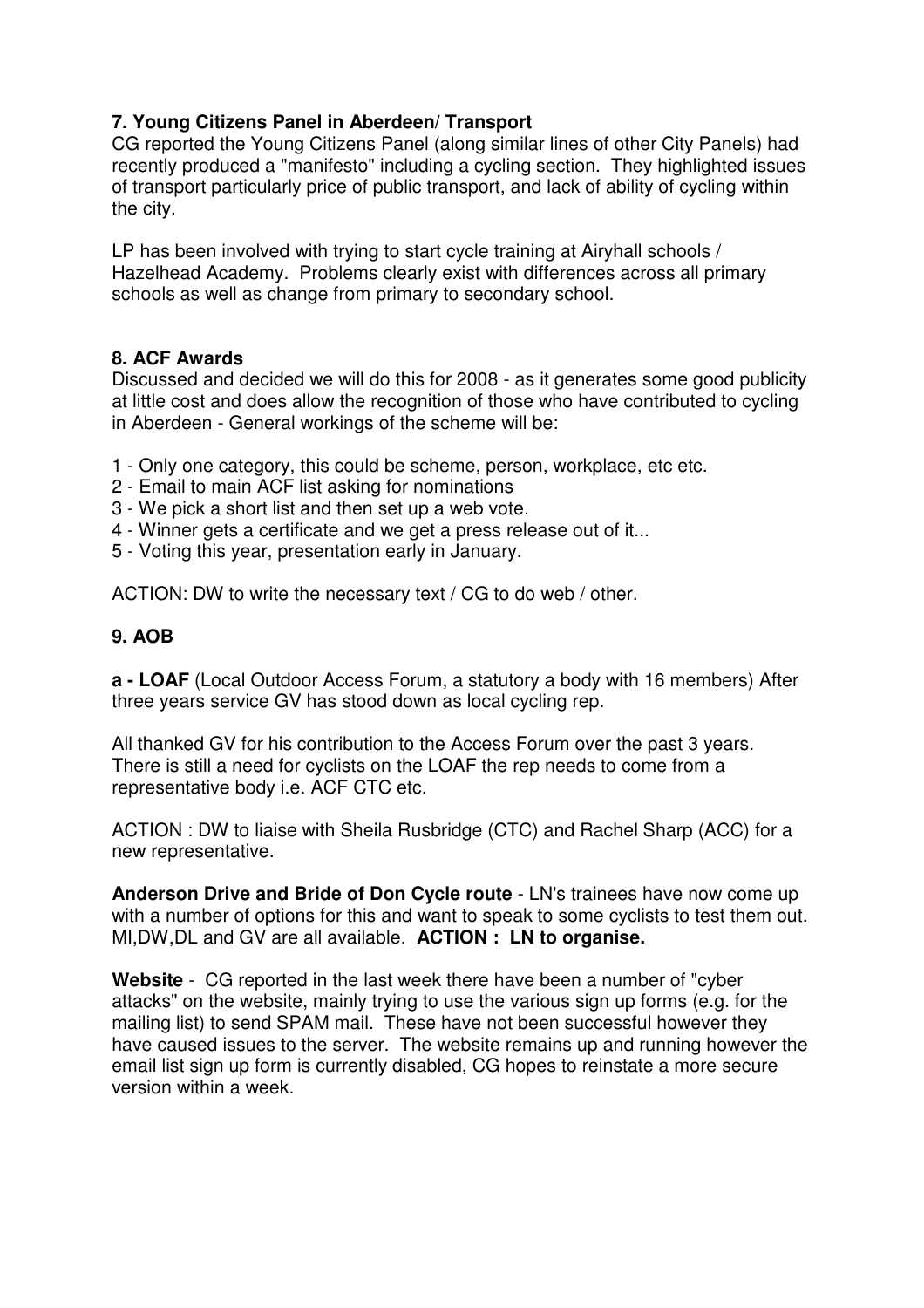#### **10 Newsletter**

Discussed and agreed we need a new one soon - suggestions for articles include:

- Women and cycling
- Update on Roads schemes
- Try cycling re-launch
- CAPS for Scotland (Cycle Action Plans)
- South college Street
- Our New Cycle Trainers
- Westhill Route Update
- Kingswells Bucksburn Link (KBL)

# **11 Date of Next meeting**

#### **Tuesday, 20th January 2008 19:30hrs, Committee Room 5 at the townhouse ONE WEEK EARLIER THAN NORMAL**